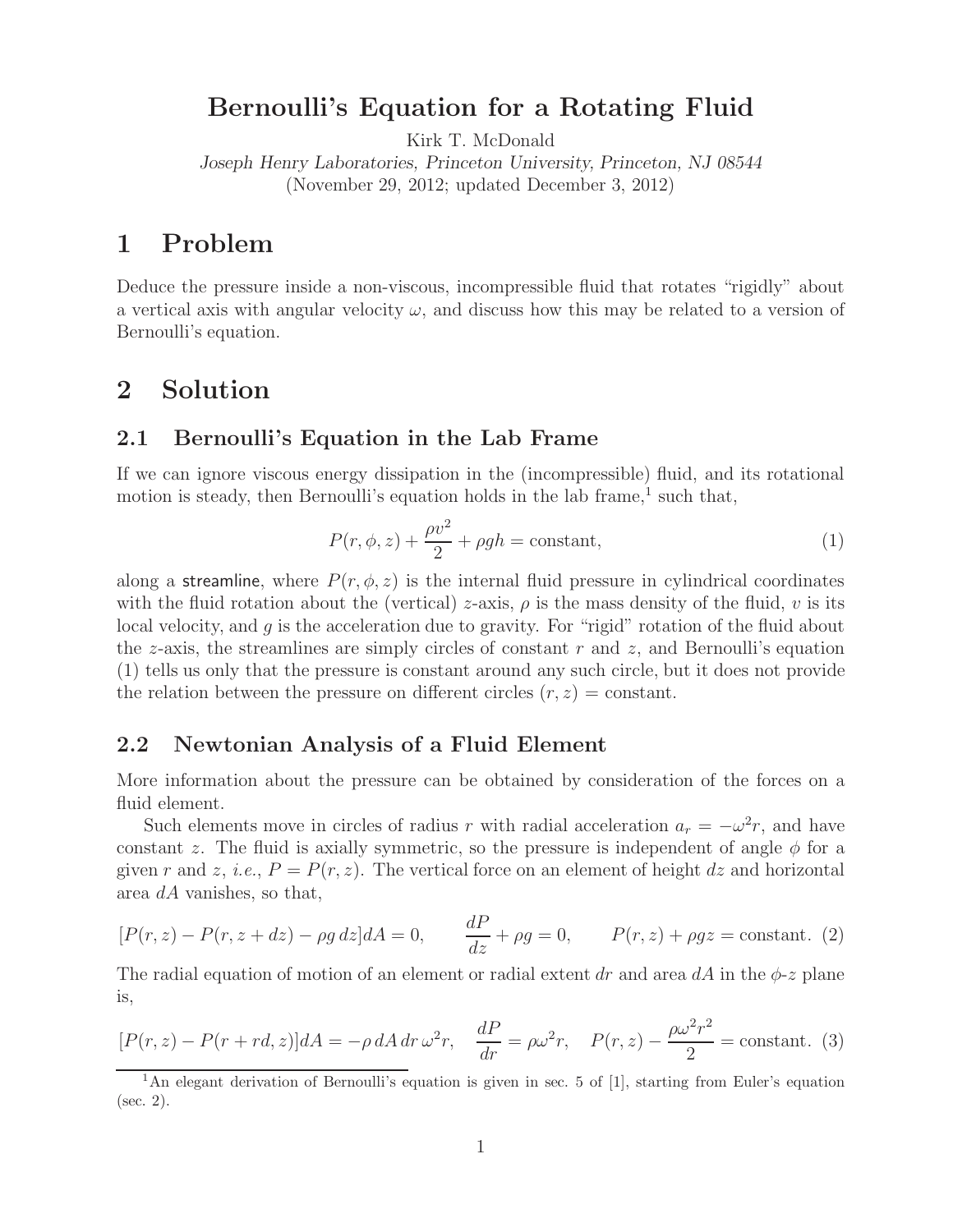The pressure is higher at larger radii. Combining eqs.  $(2)-(3)$  we find that,

$$
P(r,z) - \frac{\rho \omega^2 r^2}{2} + \rho gz = \text{constant},\tag{4}
$$

which has the form of the usual Bernoulli's equation, but with the opposite sign of the term  $\rho v^2/2 = \rho \omega^2 r^2/2$ .

If the rotating liquid has a free upper surface where the external pressure is  $P_0$ , eq. (4) for surface coordinates  $r_s$  and  $z_s$  is,

$$
P(r_s, z_s) - \frac{\rho \omega^2 r_s^2}{2} + \rho g z_s = \text{constant},\tag{5}
$$

and the surface has the parabolic form,

$$
z_s = z_0 + \frac{\omega^2 r_s^2}{2g} \,. \tag{6}
$$

If the rotating liquid is in a horizontal vial with a (vertical) free surface at  $r_0$ , the fluid pressure at larger radii inside the vial has the form,

$$
P(r) = P_0 + \frac{\rho \omega^2 (r^2 - r_0^2)}{2},\tag{7}
$$

neglecting the small variation of pressure with height.

#### **2.3 Bernoulli's Equation in the Rotating Frame**

The fluid is a rest in the frame that rotates about the z-axis with angular velocity  $\omega$ , so we expect that a version of Bernoulli's law should hold in this frame.

Further, since the fluid is at rest we can say that any two points are connected by a "streamline", so we should obtain a relation for the pressure everywhere in the liquid.

The fluid has no kinetic energy in the rotating frame, but it appears to be subject to a radial centrifugal-force density,

$$
f_r = \rho \omega^2 r,\tag{8}
$$

that can be deduced from a potential energy density,

$$
V_{\text{centrifugal}} = -\frac{\rho \omega^2 r^2}{2},\tag{9}
$$

according to  $f_r = -dV/dr$ . Recalling that Bernoulli's equation is an expression of conservation of energy in which a (gravitational or other) potential energy density appear as an additive term, the desired version of Bernoulli's equation in the rotating frame is,

$$
P(r,z) + \rho gz + V(r) = P(r,z) + \rho gz - \frac{\rho \omega^2 r^2}{2} = \text{constant},\tag{10}
$$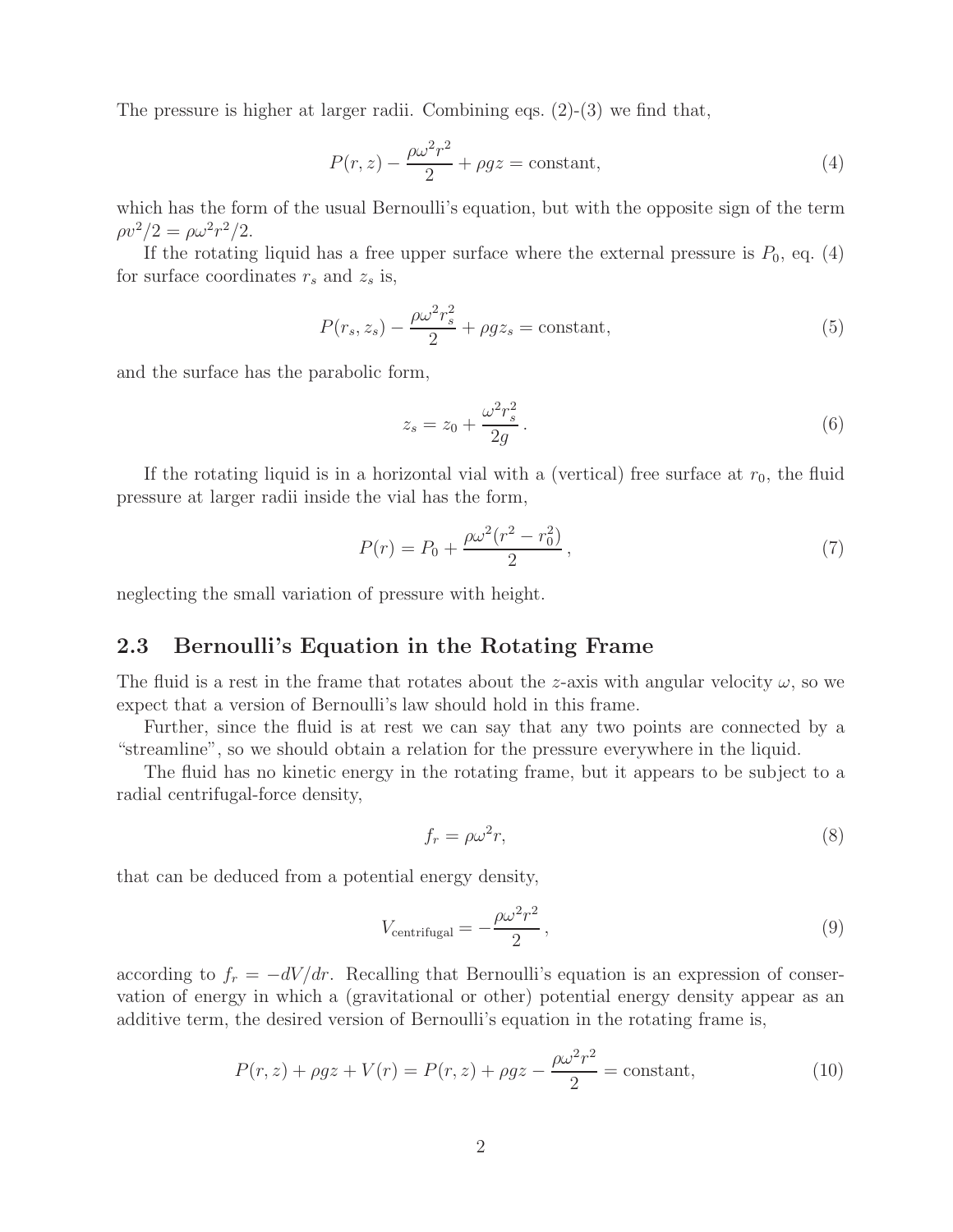as previously found in eq. (4) via lab-frame analysis of force densities.<sup>2</sup>

*In this example, Bernoulli's equation is advantageously considered in two different frames, in both of which the fluid motion is steady. For an example in which Bernoulli's equation applies only in the one of two frames where the fluid motion is steady, see [2].*

### **2.4 Demonstrations**

#### **2.4.1 Rotating Hatboxes**

Two right-circular cylinders ("hatboxes") are rotated about a vertical axis halfway between them, as shown below. The orange balloon is filled with helium and the black balloon with argon. The air in the "hatboxes" is at rest in the rotating frame, and the pressure inside the boxes increase with distance from the axis of rotation. Hence, the helium balloon "floats" towards the axis while the argon balloon "sinks" away from the axis.<sup>3</sup>



#### **2.4.2 Whirly Tube**

When a corrugated plastic tube is whirled about, say, a vertical axis, holding the base vertical as shown below, air is sucked in the base and flows out the whirling end, leading to possible acoustic resonances [3].<sup>4</sup>

$$
P(r,z) + \frac{\rho v^2}{2} + \rho gz - \frac{\rho \omega^2 r^2}{2} = \text{constant},\tag{11}
$$

See, for example, eq. (11.14), p. 766, of [4].

<sup>3</sup>Thanks to Omelan Stryzak for this demonstration.

<sup>4</sup>See [5] for a video in which a whirling tube deflates a garbage bag.

<sup>2</sup>(Mar. 9, 2002) If the fluid is not at rest in the rotating frame, but has velocity **v** at some point along a streamline of steady flow in that frame, Bernoulli's equation generalizes from eq. (1) to the form,